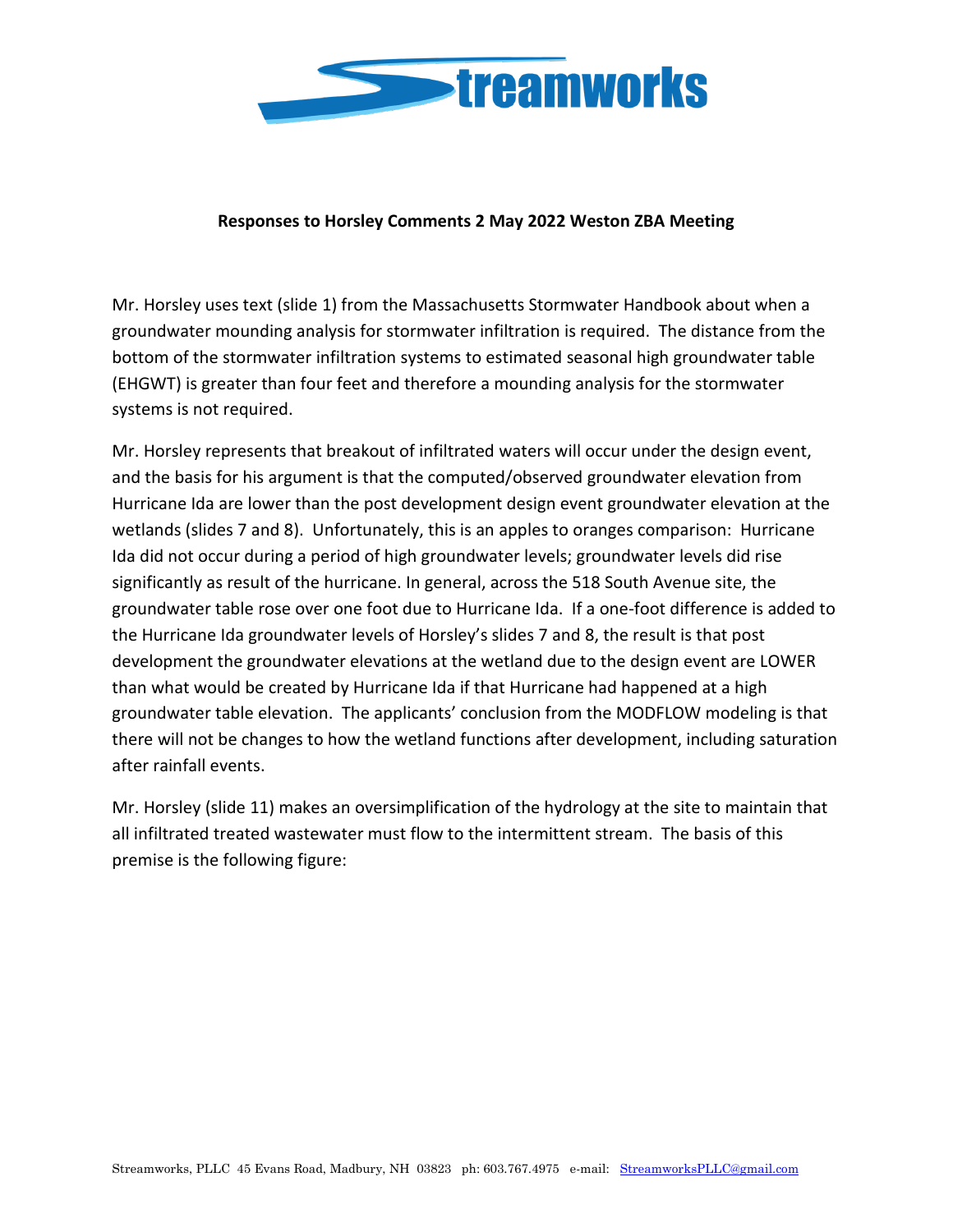

**GAINING STREAM**  $\boldsymbol{A}$ Flow direction Unsaturated zone Water table Shallow aquifer

 $\boldsymbol{B}$ 



The problem here is that this figure does not depict the intermittent stream at the site but rather a perennial stream. As is common to many of Mr. Horsley's positions, he starts with a faulty assumption and builds his logic from there: the result is a faulty conclusion. Mr.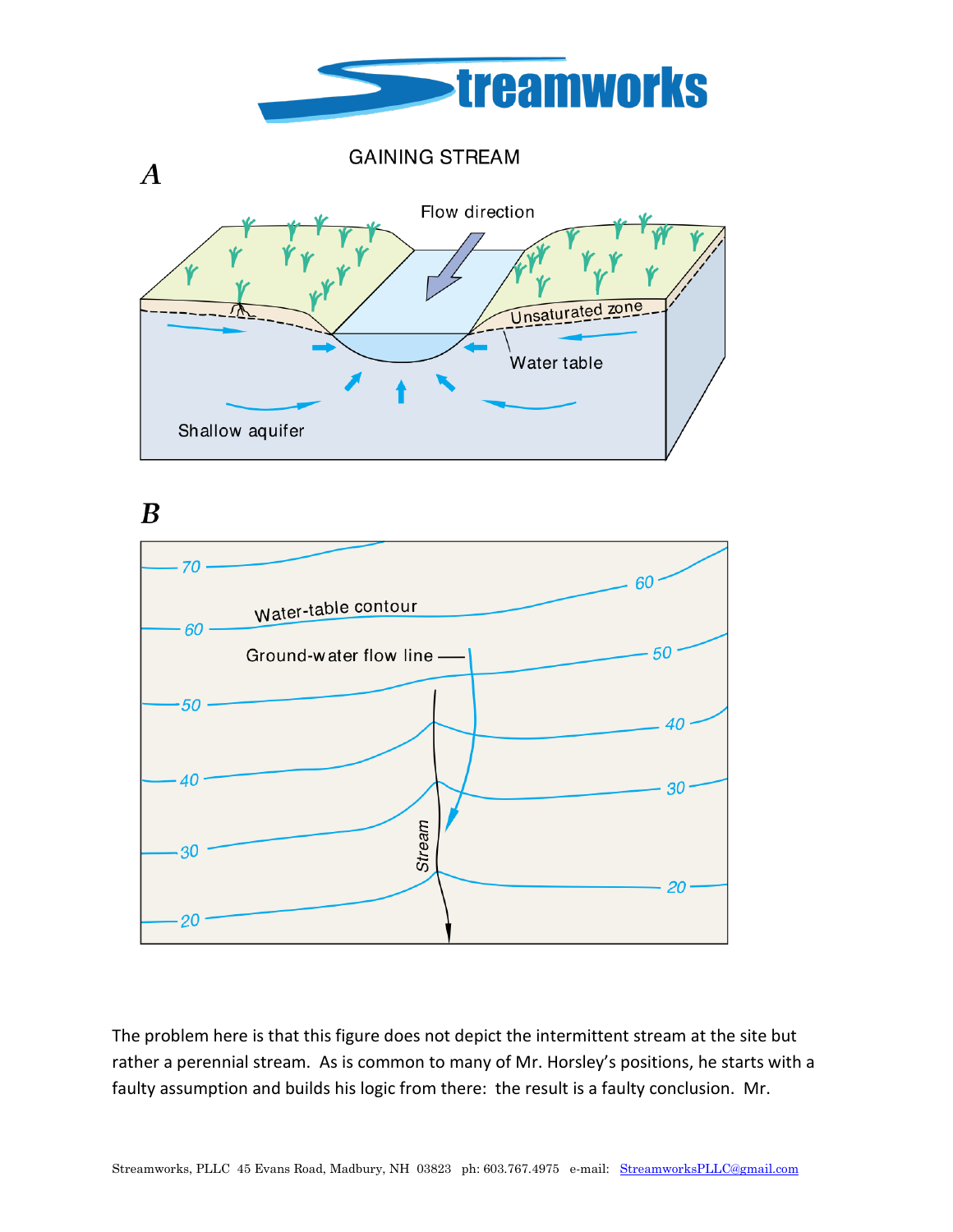

Horsley's oversimplification of the site hydrology is then used as the basis for estimates of the movement of contaminants. Intermittent streams may subscribe to this figure during certain times of the year: when the stream is flowing and during times outside of rainfall runoff events. When the intermittent stream is not flowing, the figure is completely in error. In particular Mr. Horsley believed that the water infiltrated from the applicants' infiltration basins had no other option than to flow to the stream, which of course cannot happen when the intermittent stream is dry: the fate of the infiltrated water when the intermittent stream is dry is to flow in a southeasterly direction with groundwater where offsite it may or may not flow into the stream. Obviously when the intermittent stream is dry, groundwater is not flowing into the stream, if it did, the stream would not be dry. As evidenced in Mr. Horsley's figure, away from the stream the groundwater contours clearly demonstrate groundwater flowing parallel to the stream. The intermittent stream resides on the sand and gravel on the east of the applicant's site, and both the stream and the sand and gravel continue south of the site. Therefore, contrary to Mr. Horsley's belief that all site infiltrated water must flow to the intermittent stream, the real fate for the infiltrated water is to move with groundwater both on and offsite, for a portion of it to be removed through evapotranspiration, and for some portion to discharge into the intermittent stream during periods when the stream is flowing.

As previously mentioned, during rainfall runoff periods, the water level in the intermittent stream rises much faster than the groundwater below it. In these cases also, Mr. Horsley's oversimplification of the hydrology is incorrect. During these periods, surface water flows downwards to recharge groundwater. After the storm and the stream recedes, some of this stream-recharged groundwater may flow back into the stream (known as streambank storage). The percentage of the stream-recharged water that flows back out to the stream after a storm is site dependent. During events such as this, because the stream is pushing water into the ground, it effectively acts as a barrier to groundwater infiltration. Accordingly, water infiltrated from the applicants' infiltration systems would not all go to the stream, but flow generally in a southeasterly direction with ambient groundwater, with only a portion possibly discharging into the stream.

Mr. Horsley then continues with the assumption that all the treated wastewater from the site discharges into the Intermittent stream, and then at a very low streamflow (7Q10) it all mixes with the stream and flows offsite (slides 12 and 13). The assumption that all the wastewater flows to the stream is incorrect and the assumption that the treated wastewater was not diluted by both ambient groundwater and infiltrated stormwater is erroneous. Mr. Horsley